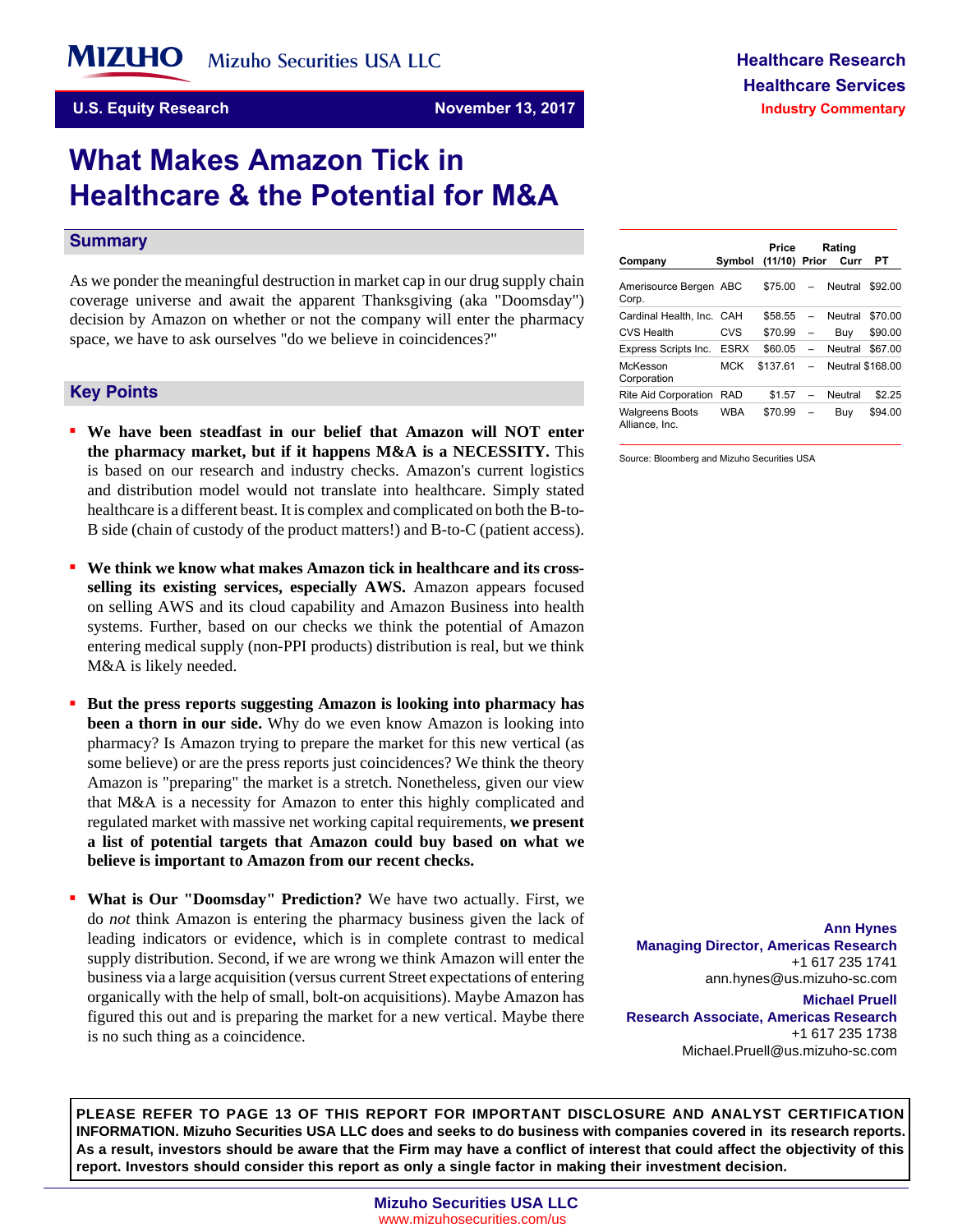## **Thoughts Before the Doomsday Decision**

We have been steadfast in our belief that Amazon will not enter the pharmacy market but, if it happens, we believe *major* M&A is a necessity. This is based on our research and industry checks. Amazon's current logistics and distribution model would not translate into healthcare. Simply stated, healthcare is a different beast. It is complex and complicated on both the B-to-B side (chain of custody of the product matters!) and B-to-C (patient access).

Frankly, the press reports suggesting Amazon is looking into pharmacy have been a thorn in our side. Why do we even know Amazon is looking into pharmacy? In my 20+ year career on Wall Street, I have never experienced anything quite like this - meaningful market cap destruction of high-quality companies like CVS and WBA over market rumors and speculation. Back when Walmart introduced its \$4 generic program the stocks were under significant pressure, but that was based on a real threat as the company announced the introduction of the program. Is Amazon trying to prepare the market for this new vertical (as some believe) or are the press reports just coincidences? We think the theory Amazon is "preparing" the market is a stretch. Nonetheless, given our view that M&A is likely a necessity for Amazon to enter this highly complicated, regulated market with massive net working capital requirements, we present potential companies that Amazon could target. *Our opinion is that if Amazon enters through M&A, it will be via a large acquisition for the business and patient access. A small acquisition would do nothing for Amazon, in our opinion*.

| <b>Exhibit 1: Potential Pharmacy M&amp;A Targets for Amazon</b> |             |             |             |            |              |              |              |
|-----------------------------------------------------------------|-------------|-------------|-------------|------------|--------------|--------------|--------------|
|                                                                 | <b>ESRX</b> | <b>CVS</b>  | <b>WBA</b>  | <b>RAD</b> | <b>ABC</b>   | <b>CAH</b>   | MCK          |
| B-to-B (that make pharmacy decisions)                           | <b>Yes</b>  | <b>Yes</b>  | No.         | <b>Yes</b> | No.          | No           | No           |
| B-to-C (access to pharmacy patient)                             | <b>Yes</b>  | <b>Yes</b>  | No          | <b>Yes</b> | <b>No</b>    | No           | No           |
| U.S. Retail Footprint                                           | No          | <b>Yes</b>  | <b>Yes</b>  | <b>Yes</b> | <b>No</b>    | No           | No           |
| Same-Day Delivery (B-to-C)                                      | <b>No</b>   | <b>Yes</b>  | <b>Yes</b>  | <b>Yes</b> | No           | No           | No           |
| Generic Buyer / Inventory                                       | <b>Yes</b>  | <b>Yes</b>  | <b>Yes</b>  | No         | Yes          | Yes          | <b>Yes</b>   |
| Mail Capabilitiy                                                | <b>Yes</b>  | <b>Yes</b>  | <b>Yes</b>  | Yes        | No.          | No.          | No.          |
| U.S Drug Distrution                                             | No          | No.         | No.         | No         | Yes          | <b>Yes</b>   | <b>Yes</b>   |
| <b>Points</b>                                                   | 4           | 6           | 4           | 5          | $\mathbf{2}$ | $\mathbf{2}$ | $\mathbf{2}$ |
| Implied Deal Price (For illustrative purposes only)             |             |             |             |            |              |              |              |
| Current PE FY18E*                                               | 12.0x       | 11.2x       | 12.8x       | <b>NM</b>  | 12.4x        | 11.8x        | 11.3x        |
| <b>Current Market Cap</b>                                       | \$34,511    | \$72,126    | \$75,214    | \$1,676    | \$16,601     | \$18,619     | \$28,898     |
| <b>Current Enterprise</b>                                       | \$33,936.0  | \$95,710.8  | \$84,847.9  | \$4,535.6  | \$17,611.4   | \$27,440.9   | \$34,131.1   |
| 10-Year Trading Average                                         | 14.7x       | 14.7x       | 15.4x       | 14.7x      | 14.7x        | 13.4x        | 13.9x        |
| Implied Deal Price On 10-year Average*                          | \$73.35     | \$93.35     | \$85.32     | \$2.25     | \$89.23      | \$66.46      | \$169.44     |
| Implied Upside                                                  | $+22%$      | $+31%$      | $+20%$      | $+43%$     | $+19%$       | +14%         | $+23%$       |
| Implied Enterprise Value                                        | \$53,667.9  | \$118,423.5 | \$100,026.3 | \$5,261.3  | \$20,761.1   | \$29,957.6   | \$40,815.6   |

Source: MSUSA estimates and company reports. ESRX PE assumes five-year trading average versus 10-year and earnings are adjusted for the loss of the Anthem contract. RAD deal estimates based on MSUSA proforma estimates post WBA asset sales.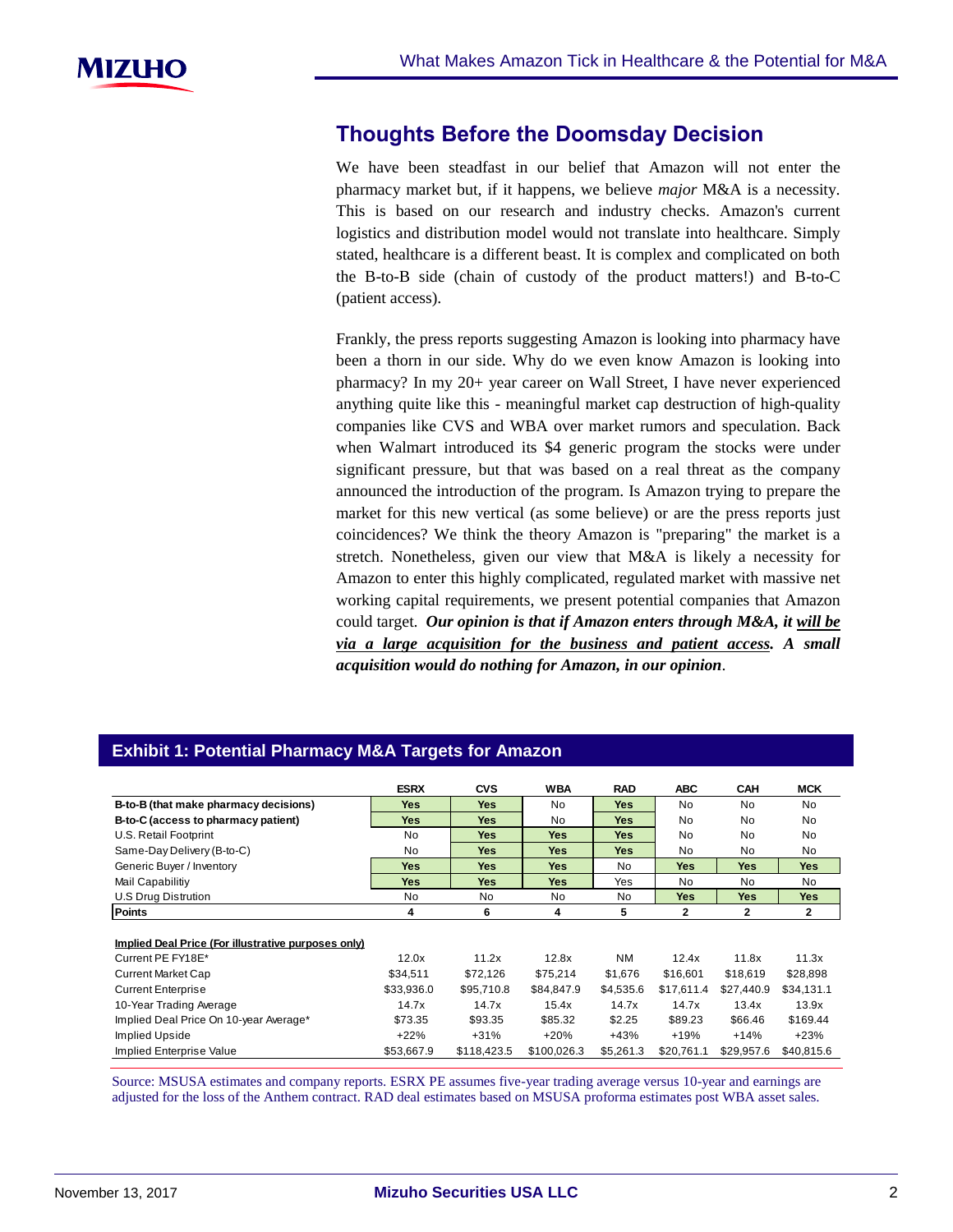**Based on our research, Amazon's current focus in healthcare is to crosssell AWS**. Amazon could acquire one of these established players, run the business as a separate unit (and generate a lot of free cash in the process), but cross-sell into the customer base its existing profitable offerings including AWS (to businesses) and Amazon Prime (to businesses and consumers). We think CVS would provide the most cross-selling opportunities for Amazon, followed by ESRX and RAD. In our recent round of checks, we wanted to learn what Amazon is actually doing in healthcare to try figure out what makes the company tick. Amazon appears focused on cross-selling its existing capabilities into healthcare systems. When we think about the cross-selling potential a pharmacy player brings to Amazon, the opportunities look meaningful. This, coupled with the favorable cash flow dynamics in the industry, major M&A is not out of the realm of reality **if** this is actually a business Amazon wants to enter. *The chart above ranks the potential candidates on what we believe would be important to Amazon*. Below we summarize our thought process:

**B-to-B**. We think this is very important to Amazon to cross-sell its AWS and Amazon business. A PBM would give Amazon direct access/existing relationships employers, health plans and government entities since these organizations are the "buyer" of pharmacy. ESRX and CVS are the obvious targets and, *to a lesser extent*, RAD. RAD operates EnvisionRx, a fullservice PBM that services roughly 21mm members, including 4MM commercial members and ~400K Medicare Part D members.

**B-to-C (access to the patient)**. In order to gain access to the patient in a meaningful way, Amazon would need access to the patient via a PBM since pharmacy design is decided by the buyer (usually an employer or managed care company) and network decisions. A fast way to get in network is to buy a major PBM (like ESRX or CVS) that has the power to make you a network provider quickly.

**Same-Day Delivery.** We think Amazon would be focused on a target with same-day delivery capabilities to end users. At its core, Amazon's efficiency distributing products is what separates it from competitors. If the company is going to get into the pharmacy space, it would strive to deliver products as quickly and efficiently as possible, which is why we think Amazon would be interested in a potential target that coincides with that philosophy and is able to offer same day delivery. The companies that currently have same-day delivery capabilities are CVS, WBA and RAD.

**Generic Buyer/Inventory.** We think an acquisition target that already has a presence as a strong generic buyer and the inventory to back it up would be important for Amazon. The working capital investment required for the pharmacy business are massive and, frankly, underappreciated by the Street. Companies such as ESRX, CVS, WBA, ABC, CAH and MCK all have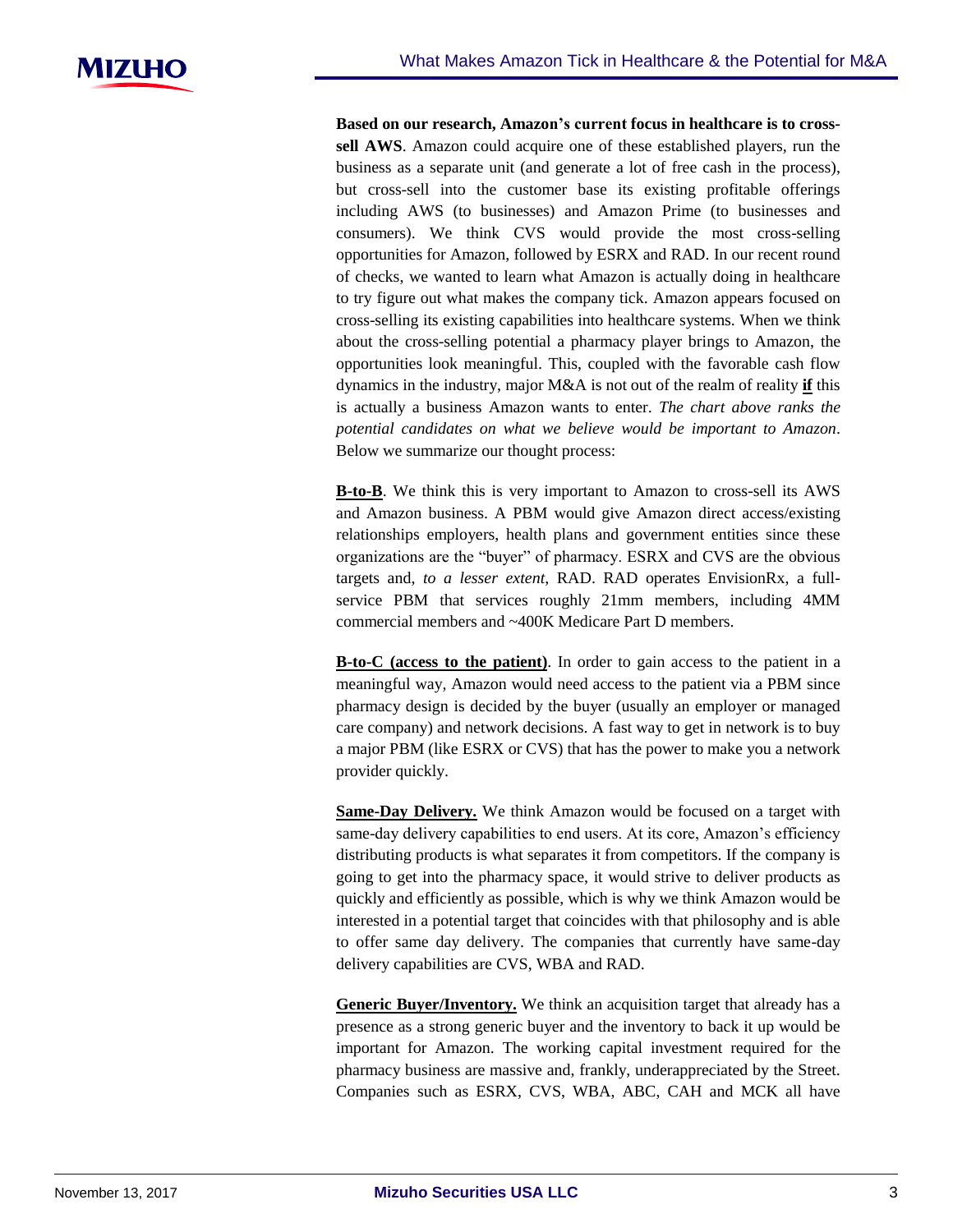incredible warehouses that enable these companies to navigate the inventory challenges in healthcare. We only highlight generics given the profitability profile versus brand/specialty (even Amazon would not get discounts from brand manufacturers). Even though CVS, ESRX and WBA are not "drug distributors", these companies buy generics directly from the generics manufacturer currently and handle the warehouse and distribution to their respective stores and/or mail facilities. As a result, the networking capital investment by Amazon would be limited. We would note RAD no longer buys generic directly as the company outsourced both the sourcing and distribution to McKesson.

*Our "Doomsday" prediction is that: Amazon does not get into pharmacy. If we are wrong and the press reports are correct, we think Amazon needs to enter in a big way and through a major M&A to be competitive with the current players. Maybe Amazon has figured this out. Prior checks suggest the company has been looking into the pharmacy space for up to two years.*  We know our Doomsday prediction seems extreme, but so is the stock reaction on press reports, especially given there is no obvious evidence besides the press reports suggesting Amazon is interested in pharmacy

Below we summarize our recent checks to with healthcare systems on what Amazon *is actually doing* on the B-to-B front in healthcare. Our checks did not pick up anything that suggested Amazon is about to enter the B-to-C or B-to-B pharmacy business. Unlike the data points Amazon trying to sell AWS to hospitals coupled with its interest in medical supply distribution (that we summarize below), there are no leading indicators from our checks that Amazon is entering the B-to-C or even the B-to-B pharmacy space. We only spoke with hospitals that have had interaction with Amazon and all stated Amazon has not talked about B-to-B pharmacy. **Additionally, we checked every state's pharmacy board to see if the company applied for license to** *dispense* **pharmaceuticals under the Amazon or Whole Foods names and, to date, we could not find any.**

## **What Makes Amazon Tick in Healthcare?**

We performed another round of industry checks to get a pulse on Amazon's healthcare ambitions. Since our stocks (retail pharmacies and drug distributors) are trading on the speculation Amazon might be entering the pharmacy space, we wanted to frame what Amazon is actually focused on in health care. Post our checks, we remain committed to our thesis that there is no evidence that Amazon is in entering pharmacy at this time. Instead we found real-world evidence that Amazon's healthcare focus remains B-to-B (e.g. hospitals) with a focus on selling AWS and the cloud. Amazon is also focused on selling non-healthcare items into hospitals via AWS as well. It is also clear from our checks that Amazon is interested in entering the medical supply distribution space, but we suspect an acquisition is needed (similar to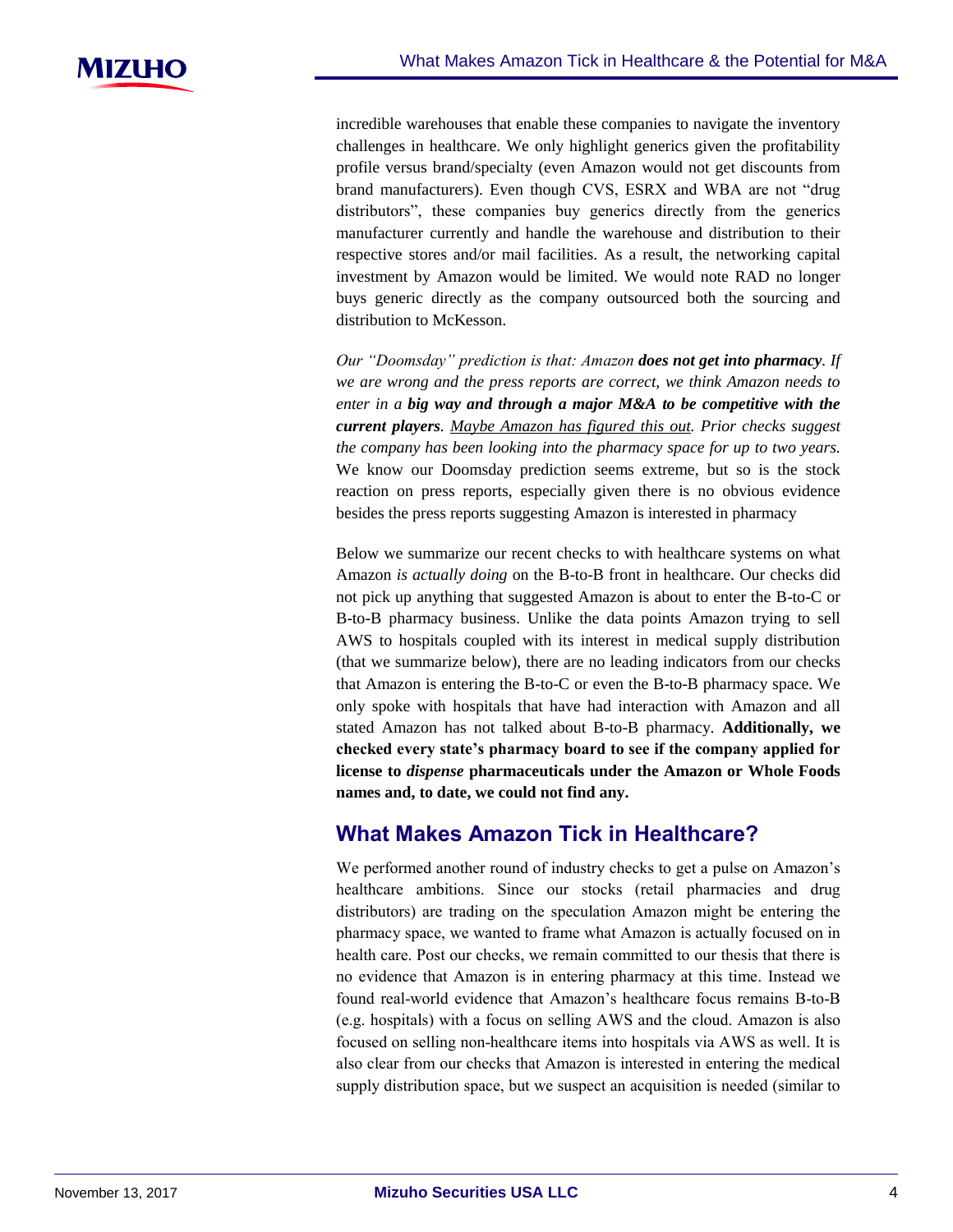pharmacy) if Amazon wants to become a larger player. The major conclusions from our checks are as follows:

- 1. **Cross-Selling Existing Amazon Offerings (Especially its Technology Capability) to Healthcare Facilities a Key Focus Currently...** This includes AWS and its cloud offering. Much of Amazon's current healthcare hiring posts are related to technology. Amazon is also focus on cross-selling "rogue" products via Amazon Business and we even picked up data points Amazon is trying to cross-sell Whole Foods delivery to some hospitals.
- 2. **…But Medical Supply Distribution is Likely on the Horizon.**  Checks indicate Amazon is talking to hospitals about the B-to-B medical supplies distribution business. Amazon appears to be testing the waters to see if hospitals would be interested in using Amazon for the distribution of non-physician preference items (PPIs). According to our checks, Amazon has been attending medical conference/ summits hosting groups to gauge interest.
- **3. Similar to Pharmacy, an Acquisition is Likely Needed for Medical Supplies Distribution.** In order to be a player in the B-to-B space, we think an acquisition is likely needed. Besides access to the customer (the GPOs could be a hindrance for Amazon), *chain of custody of the medical product*—even for non-physician preference items—is very important. Hospitals are willing to pay a premium for this assurance. We think that Amazon could disrupt the industry by: 1) purchasing an existing medical supply distributor; 2) purchasing a GPO (unlikely in our view) or 3) eliminating the need for a GPO (which would be classic Amazon to disrupt a middleman), which we ultimately think would give the company access to the customer.

## **What Amazon is Currently Doing in Healthcare**

We spoke to several people involved in the hospital industry including directors of materials management at both small and large health systems as well the director of an independent pharmacy buying group. Post our checks, we still believe there is no evidence that this is a space Amazon will want to enter. None of the individuals we spoke with in the industry have seen any true indication that Amazon is pursuing the pharmacy market, *which is in direct contrast to what our checks revealed surrounding AWS, Amazon business and potentially the medical supply distribution side.*

Cross-selling current Amazon offerings (especially its technology capability) to healthcare facilities, particularly hospitals, appears to be a key area of focus currently. This includes Amazon's Web Services (AWS) and its cloud offering. Many of Amazon's current healthcare hiring posts are related to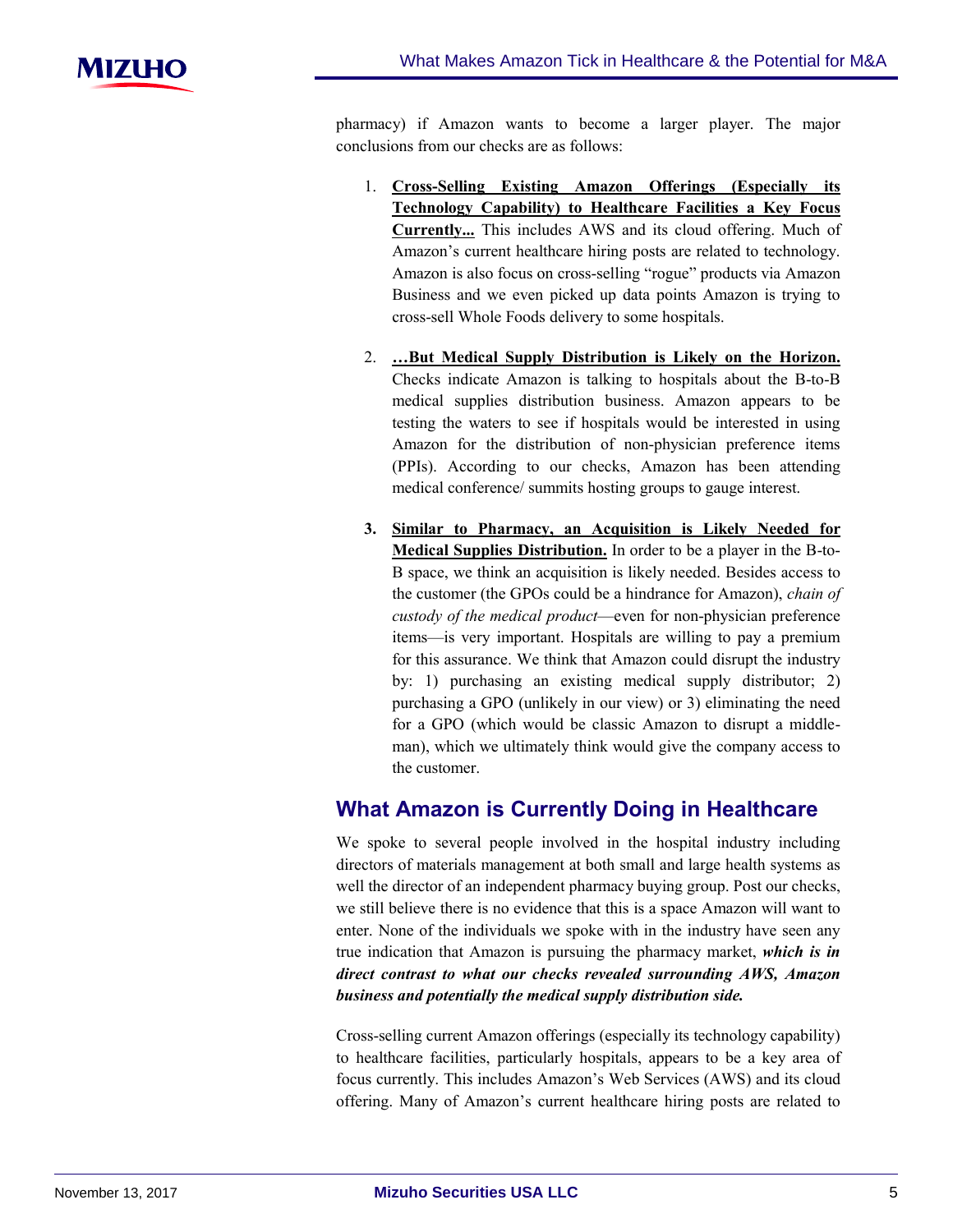technology. Amazon is also focused on cross-selling "rogue" products via Amazon Business and we even picked up data points Amazon is trying to cross-sell Whole Foods delivery to some hospitals.

**Web Based Services.** Amazon Web Services (AWS) is a subsidiary of Amazon.com that provides on-demand cloud computing platforms to its clients. The business segment's technology allows subscribers to have a virtual cluster of computers, available all the time, through the internet, which makes it easier for both small and large companies to access and maintain their IT needs. *More specifically, Amazon is trying to sell its cloud capability to hospitals and hospital systems.*

To store healthcare data, hospitals mainly use data centers, which are physical locations (either on premise or at a satellite warehouse in the vicinity) with hardware that stores data within an organization's local network. This is in direct contrast with the cloud, which stores data on the Internet. For most small businesses, the cloud is a more cost-effective option than a data center because building an infrastructure can take longer to get started and being responsible for the maintenance and administration of the center can be very costly. On the other hand, cloud computing does not require time or capital to get up and running and providers offer a range of affordable subscription plans. While data centers take time to build and maintain, cloud services are available much more quickly and offer outsourced maintenance capabilities.

Based on our checks, we think Amazon may want to be a leading back-end provider of technology based services for healthcare systems and small healthcare companies (we spoke with an owner of pharmacy compounding company that runs its business on Amazon cloud including claims adjudication). We think the hospital market is a newer customer segment for Amazon, based on our checks. To us, expanding into healthcare through this avenue is more logical than operating in the intensely regulated and complicated pharmacy space. The most obvious challenge for the company in this space would be to maintain compliance subject to the U.S. Health Insurance Portability and Accountability Act (HIPAA) as there is no HIPAA certification for a cloud provider such as AWS, but the company appears to already be addressing this. Amazon has a HIPAA-focused Whitepaper [\(Amazon HIPAA Whitepaper\)](https://d1.awsstatic.com/whitepapers/compliance/AWS_HIPAA_Compliance_Whitepaper.pdf) which outlines how companies can use Amazon Web Services to create HIPAA-compliant applications and additionally has been hiring in this area. One position currently posted, for Compliance Lead, requires an experienced HIPAA professional. More details of the job description are presented below: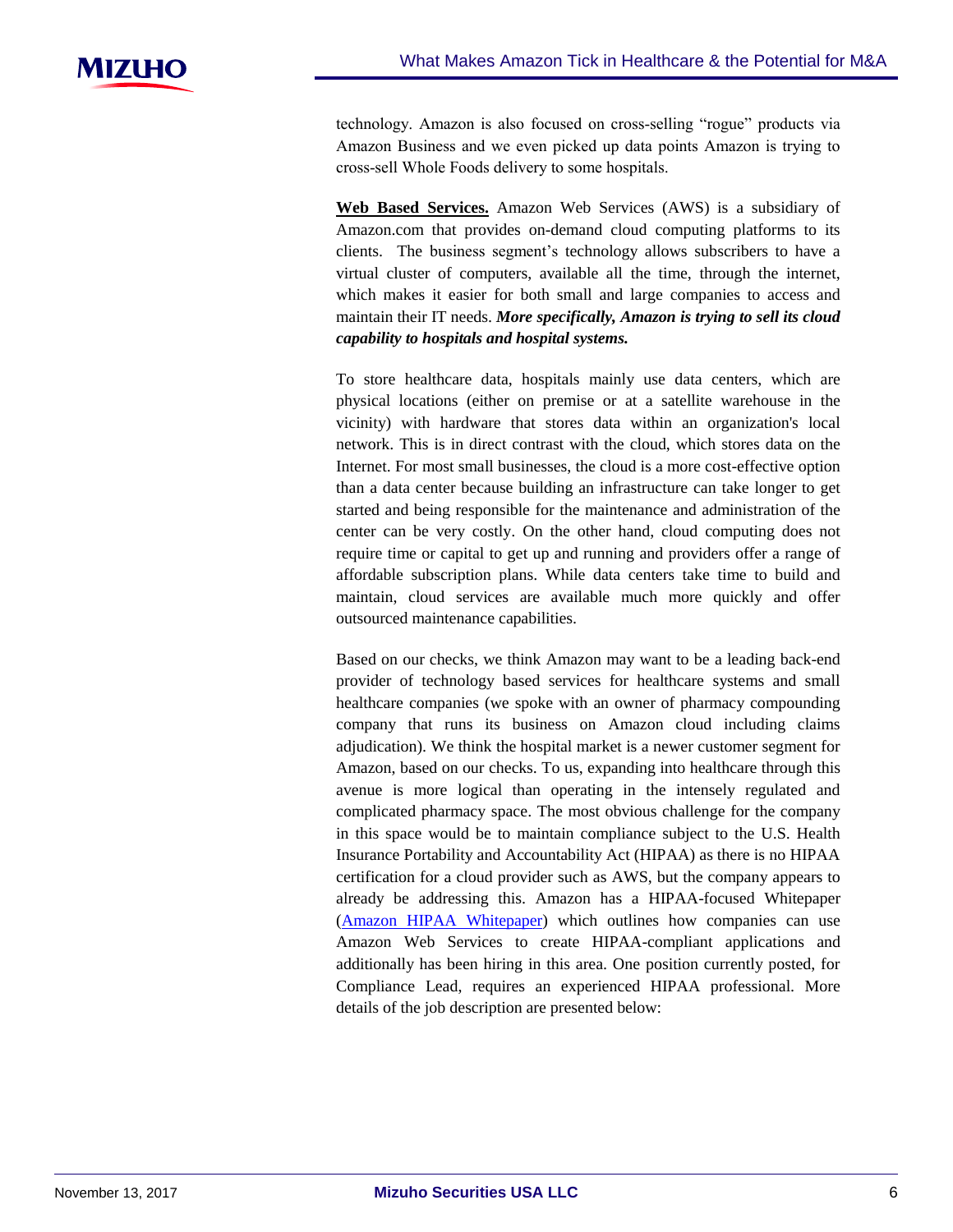

### **Exhibit 2: Amazon Compliance Lead Job Description**

**Compliance Lead** The Compliance Lead will be an experienced HIPAA professional to own and operate the security and compliance elements of the project. As a Program Manager on this project, you will work alongside a team of systems engineers, software developers and machine learning scientists to define and execute on the program's strategic goals and day-today operations. Critical to the success of this program is that you have the ability to apply HIPAA requirements to novel technology products and work in tandem with AWS compliance and AWS security teams to deliver results. A significant part of your job will be to ensure that our software products meet our HIPAA Business Associate Agreement (BAA) requirements as well as the Guidance set forth at the national level . You will develop leading edge security & compliance practices to ensure AWS continues to be a leader in technology innovation and HIPAA security assurance automation. The ideal candidate should have proven HIPAA expertise in a fastmoving information technology setting.

#### Source: Linkedin.com

Further, we are following the Amazon job posts weekly [\(Tracking AMZN](https://msusa.bluematrix.com/docs/pdf/c2eb2be0-2d20-4b75-a415-05691672ae3e.pdf)  [Pharmacy Job Posts\)](https://msusa.bluematrix.com/docs/pdf/c2eb2be0-2d20-4b75-a415-05691672ae3e.pdf) and most healthcare-related jobs are within its AWS business segment, which to us suggests the company is interested in expanding its reach in this area in the healthcare industry. We continue to follow Amazon healthcare related job posts since the publication of our original note in August, and nothing has changed since that timeframe.

**Amazon Business**. Amazon is interacting with healthcare facilities and hospitals through the distribution of rogue products such as books, toys, clothes, educational material and a limited number of medical supply products (e.g. hospital gowns). For instance, one of the hospitals we spoke with is a teaching hospital so they use Amazon to purchase educational textbooks on anatomy and other medical-related topics. Another hospital was a "safety net" hospital so it frequently treats homeless patients without any clothes, in which case they use Amazon to purchase clothing for these individuals instead of "having to go to Target". Another hospital has a large pediatric ward, so needs toys, books and coloring material for the patients. Amazon's approach appears to be asking the hospital to put a list of all its "rogue", non-medical related products together. Amazon is offering a discount (of at least 10%) to purchase all the materials through Amazon business. Some supply managers did note that senior leadership at the hospitals is concerned about the negative implications doing business with Amazon could have on small, local businesses and suspected the discounts offered by Amazon would have to be meaningful for leadership to pick Amazon Business.

**Whole Foods.** We picked up several data points that Amazon was trying to cross-sell Whole Foods delivery into hospitals with geographic overlap. According to several consultants, it is not uncommon for hospitals to use Whole Foods to get groceries from so there is food at the hospitals. These same consultants indicated the company is already trying to cross-sell these grocery capabilities.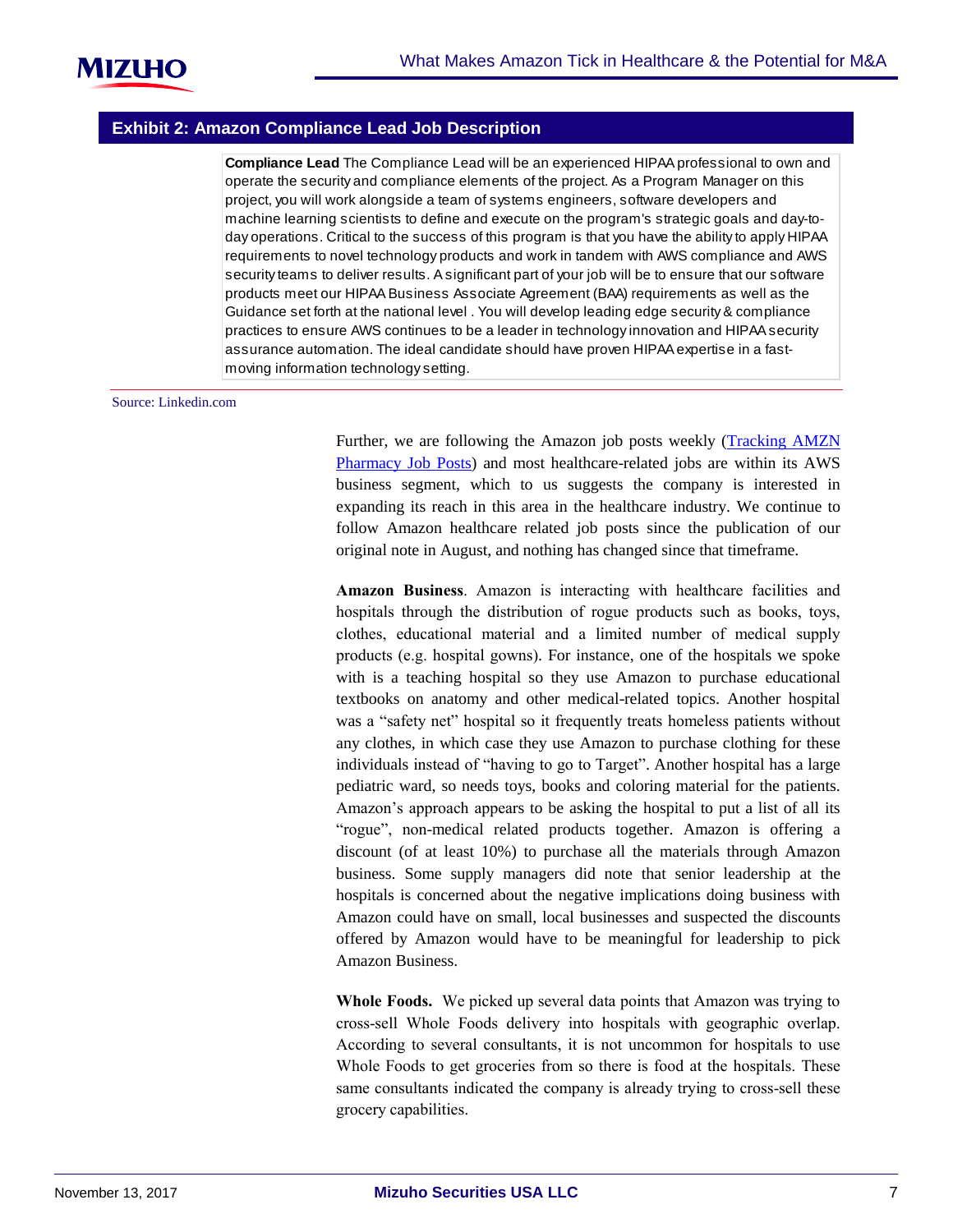## **Entrance into Medical Supply Distribution Appears Imminent**

Checks indicate Amazon is talking to hospitals about B-to-B the medical supplies distribution business. Amazon appears to be testing the waters to see if hospitals would be interested in using Amazon for the distribution of non-physician preference items (PPIs). According to our checks, Amazon has been attending medical conference/ summits hosting groups and reaching out to hospital systems to gauge customer interest in the distribution of non PPI items. Based on our checks, we think there are inherent barriers to entry with medical supply distribution supply (chain of custody of the product and the GPO) and M&A is likely needed for Amazon to become a true competitor and a force in the space. We think it is plausible because our industry checks convinced us that *Amazon's end-game could be to sell its high-margin AWS and cloud technology to hospitals and other healthcare facilities and having a relationship with the hospitals via medical supplies is a great entry into the customer segment.* 

We think Amazon is only interested in non-PPIs market. As a reminder, physician preference items (PPIs) are the more expensive, regulated medical technology items such as hip and spine implants, defibrillators and pacemakers that hospitals typically buy directly from the manufacturers. Most hospitals are part of a GPO (discussed below) that negotiates volume discounts for hospital systems. In many cases, hospitals systems are equity owners of the GPO and receive rebates back from manufacturers annually. Roughly 50%E of a hospital supply costs are PPI and physicians have a significant influence in choosing which product the hospital buys.

We think Amazon will go after the non-PPI market, which are typically commodity products like gauze and gloves. Although a GPO is involved in negotiating discounts for these products, many times contracting for these items are done separately than the PPI products.

The three major medical technology distributors currently are Cardinal Health (represents roughly 10% of revenue and  $\sim$ 25% of profit for year-end FY17), Medline and Owens & Minor.

We think that Amazon could disrupt the industry by: 1) purchasing an existing medical technology distributor 2) purchasing a GPO (least likely scenario) or 3) eliminating the need for a GPO by becoming its own GPO and negotiating for the hospital systems (but Amazon would need buy-in from a lot of hospital systems to garner similar discounts).

## *Incremental Barriers to B-to-B Distribution*

There are inherent barriers to entry in even the B-to-B space that we discuss below: **chain of custody** and the **GPO.**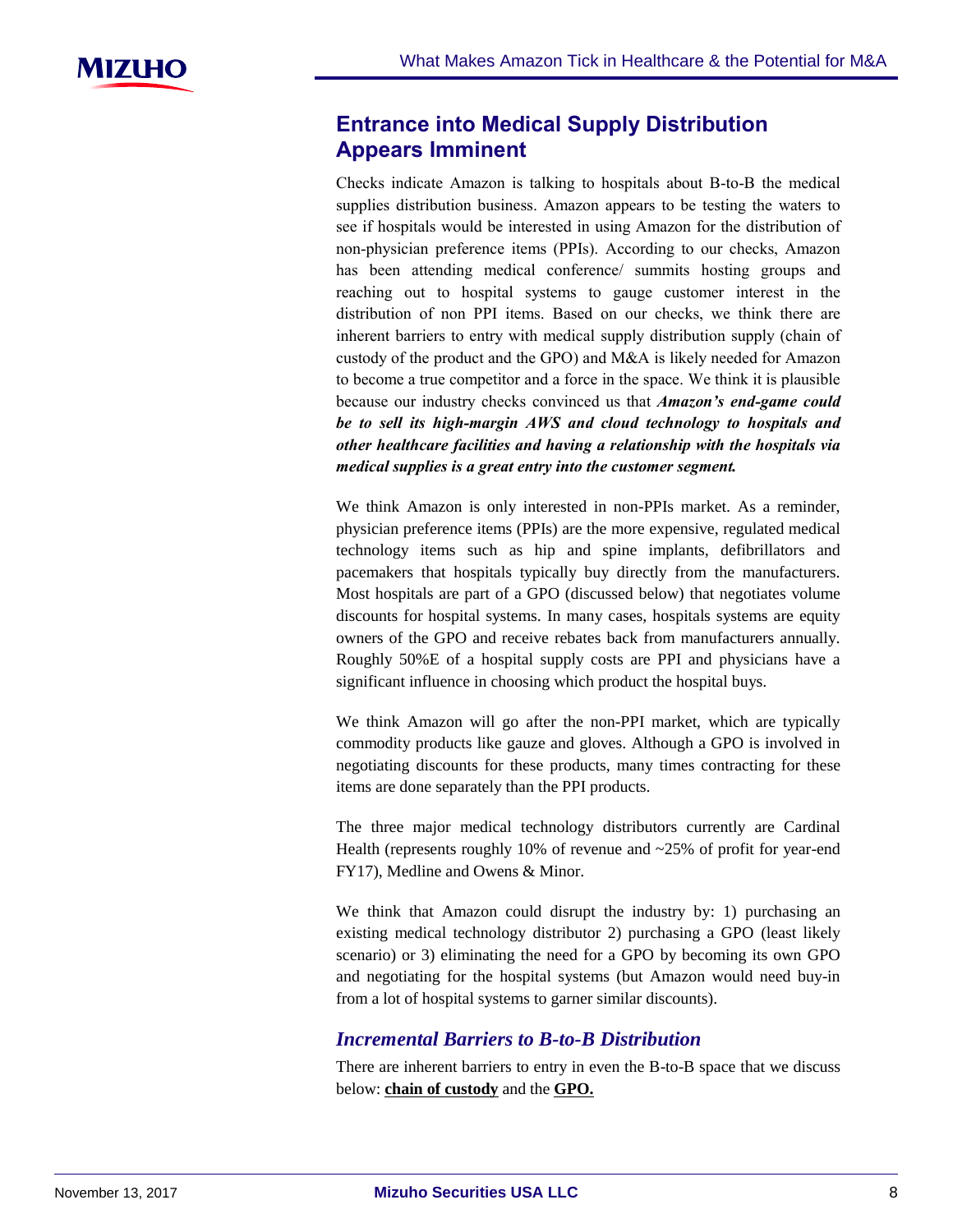

**Chain Of Custody Is Very Important.** From several of our checks, we learned the importance of the control of chain of custody when it comes to medical supplies. Hospitals and other healthcare providers pay a premium for chain of custody. In other words, hospitals need to know where the product comes from, that it is FDA-approved and that it is sustainable for use. Amazon's current supply chain operations do not work this way. In many cases, Amazon does not vet suppliers and ordering through Amazon can result in a knock-off product with a label on it different from the true manufacturer. For general items this might be acceptable, but when a doctor is using gauze or gloves or anything else that goes into a patient, the chain of custody is paramount. All three major medical distributor companies manufacture their own products and distribute major brands. One hospital system that uses Medline stated they would be uncomfortable using Amazon given the chain of custody issue since the products purchased through Medline are "made in a Medline factory in China (for example), shipped on a Medline leased/owned boat, transported to a Medline distribution facility through Medline's freight system, delivered to the hospital by Medline's freight system and approved by the FDA by Medline". The consultant noted that, even though Amazon's logistics and distribution model is impressive, Amazon would need to reconstruct its supply chain operations entirely to be competitive in the healthcare arena since healthcare is "a different beast". Amazon's current model is beneficial to the public because it opens up the marketplace and allows for customers to buy anything they want through various merchants. However, in a healthcare setting it does not work this way. In healthcare, we think it would be easier for Amazon to buy these capabilities.

The three major medical technology distributors currently are Cardinal Health (CAH, rated Neutral), Medline (private) and Owens & Minor (OMI, not rated). **The industry experts we spoke with suggested Medline would be a natural fit for Amazon given its presence in home health distribution.**

**GPO's Place in the Medical Supplies Landscape.** While we do not cover the GPO sector, after learning how the distribution of supplies really work, we think the sub industry has a funny place within healthcare that Amazon could potentially exploit. GPOs contract and negotiate prices with manufacturers as well as with distributors in order to generate discounts for hospitals. Most major hospital systems use a GPO and many are equity owners. In most cases, hospitals do not pay the GPO. The medical supply or technology manufacturer does via a fee (usually 1-4% of sales purchased through the GPO). We suspect manufacturers would negotiate directly with Amazon if this fee is removed. However, the GPO is important for hospital system as they benefit from collective buying discounts and annual rebates from the manufacturer. Not having this capability would be significant barrier to entry for Amazon according to our checks. GPOs have access to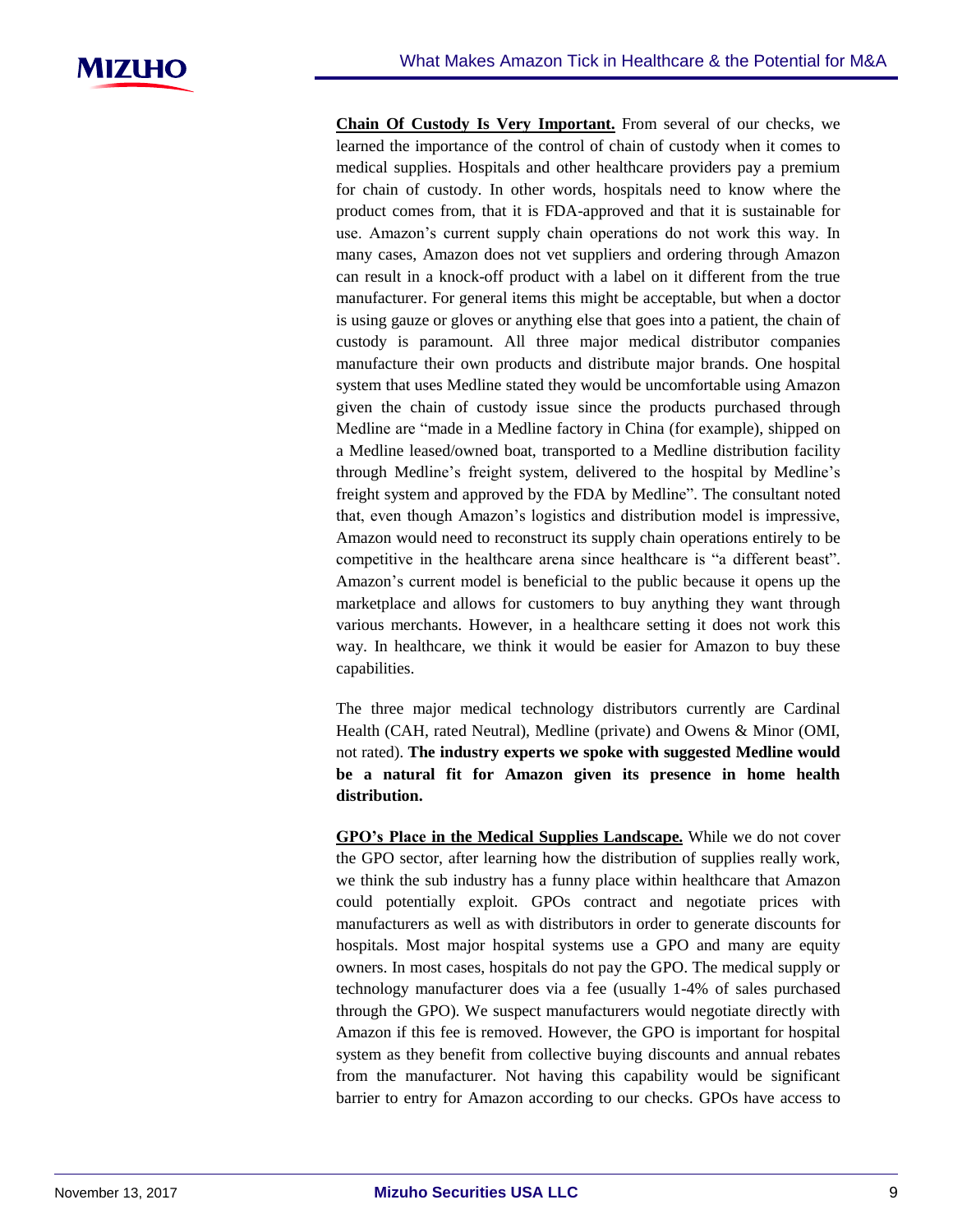

both the facilities and manufacturers. Could Amazon target a GPO? Maybe but we feel a medical supply distribution acquisition is more likely given the chain of custody issues and Amazon could create its own GPO to get access to the hospitals. Premier (PINC, not rated) is the only publically-traded GPO. Vizient is a large, private GPO. GPOs probably add a lot of value for PPI products, which are typically contracted separately from the commodity products. As a result we think this could be a potential area for Amazon to disrupt, at least on the non PPI side.

## *And Those Distribution Licenses …*

We do not want to spend too much discussing the licenses Amazon obtained since we addressed the issue in different note [\(Thoughts on AMZN's](https://msusa.bluematrix.com/docs/pdf/0e603de3-957e-409e-abfe-f72aad88bc0c.pdf)  [Wholesale Distribution Licenses\)](https://msusa.bluematrix.com/docs/pdf/0e603de3-957e-409e-abfe-f72aad88bc0c.pdf). We continue to believe the licenses Amazon currently have support Amazon's B-to-B strategy of selling medical supplies to hospitals and, frankly, investors are over-simplifying the licensing issue. To be competitive in the medical supply space, the three main companies manufacturer "kits" that likely require some of the drug licensing that Amazon obtained. More importantly, to date, Amazon does not appear to have obtained the licenses needed to be a VAWD (verifiedaccredited wholesale distributor). Most recently, ABC highlighted this same message on its earnings call. The company noted that it had to obtain 70 licenses for its one new distribution center just opened. That is 70 licenses for one distribution center (and we think these are the licenses Amazon will likely need to obtain to be competitive in the current marketplace). Below we highlight some of the states where Amazon has licenses for wholesale distribution (we went through all 50 state pharmacy board websites).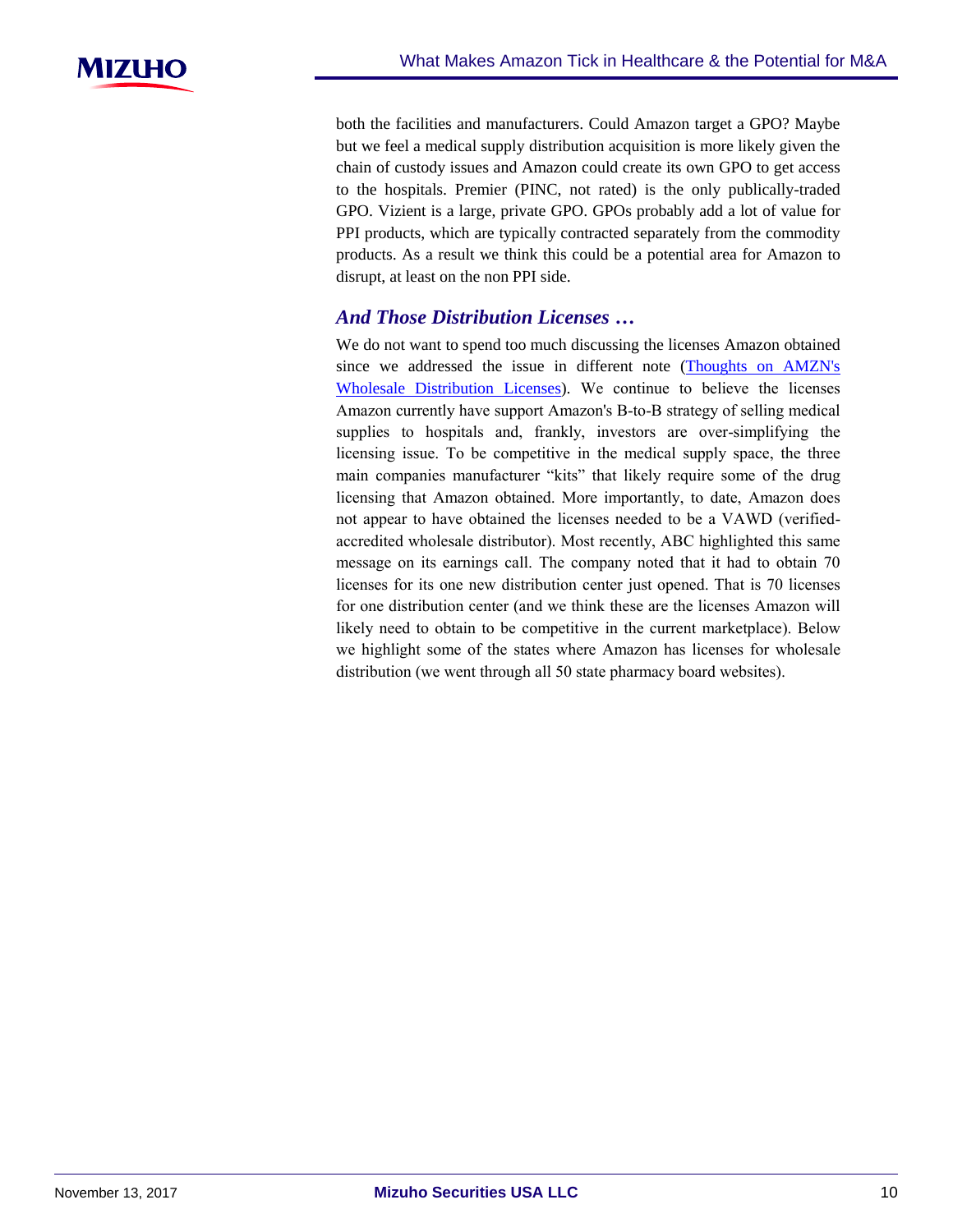|                |               | Amazon          | <b>Whole Foods Comments</b> |                                                                   |
|----------------|---------------|-----------------|-----------------------------|-------------------------------------------------------------------|
|                |               |                 |                             | Amazon has licenses for "wholesaler of drugs, cosemetics &        |
| 1              | Connecticut   | Yes             | No                          | medical devices" in addition to "Non Legend Drug Permit"          |
| $\overline{2}$ | New Hampshire | Yes             | <b>No</b>                   | License Type: "MAN/DIST/WHOLE/BROKER" in Pharmacy                 |
| 3              | Maine         | Pending License | <b>No</b>                   | Pending "Pharmaceutical Wholesaler" License                       |
|                |               |                 |                             | Amazon has licenses for "Wholesale" and "Nonprescription          |
|                |               |                 |                             | Reatailer License". Whole Foods has "Nonprescription Retailer     |
| 4              | Arizona       | Yes             | No                          | License as well                                                   |
|                |               |                 |                             | Amazon has license for "Wholesale Distributor" but no pharmacy    |
| 5              | Alabama       | Yes             | No                          | licenses                                                          |
|                |               |                 |                             | Amazon has a "Wholesale" license for durable medical equipment    |
| 6              | North Dakota  | Yes             | <b>No</b>                   | distribution, medical gas, or both"                               |
|                |               |                 |                             | Amazon has a licenst for "Wholesaler - OTC Products/Legend        |
| $\overline{7}$ | Idaho         | Yes             | No                          | Medical Devices License"                                          |
|                |               |                 |                             | Amazon has a license under type "Mfr/Wholesaler" and profession   |
|                |               |                 |                             | "Pharmacy" (Different from CVS licenses in state that are under   |
| 8              | Michigan      | Yes             | No                          | profession "Pharmacy" and license type "Pharmacy")                |
|                |               |                 |                             | Amazon has Wholesalers license to distribute to pharmacies but    |
|                |               |                 |                             | does not have ability to distribute to patients. License is under |
| 9              | Nevada        | Yes             | No                          | "WH" type                                                         |
|                |               |                 |                             | Amazon has a "Wholesaler" license in the state while WholeFoods   |
| 10             | Oregon        | Yes             | <b>No</b>                   | has an "Over the Counter license" in five locations.              |
| 11             | Tennessee     | Yes             | <b>No</b>                   | Amazon has licenses as "Manufacturer/Wholesaler/Distributor"      |
|                |               |                 |                             | Amazon has a Wholesale License, more specifically a "Drug or      |
| 12             | Louisiana     | Yes             | <b>No</b>                   | Device Distributor" License but no Pharmacy License               |
| 13             | New Jersey    | Yes             | <b>No</b>                   | Amazon has a "Wholesale" license but not a pharmacy license       |
|                |               |                 |                             | Amazon has a "Wholesale Drug" License but no pharmacy             |
| 14             | lowa          | Yes             | No                          | license                                                           |
|                |               |                 |                             | Amazon has a "Pharmacy - Class C" license, which is a             |
| 15             | Utah          | Yes             | <b>No</b>                   | license for wholsale/distribution                                 |
|                |               |                 |                             | Amazon has "Wholesale Drug Distributor" Licenses but no           |
| 16             | Montana       | Yes             | No                          | pharmacy                                                          |

Source: State Pharmacy Boards License Verifications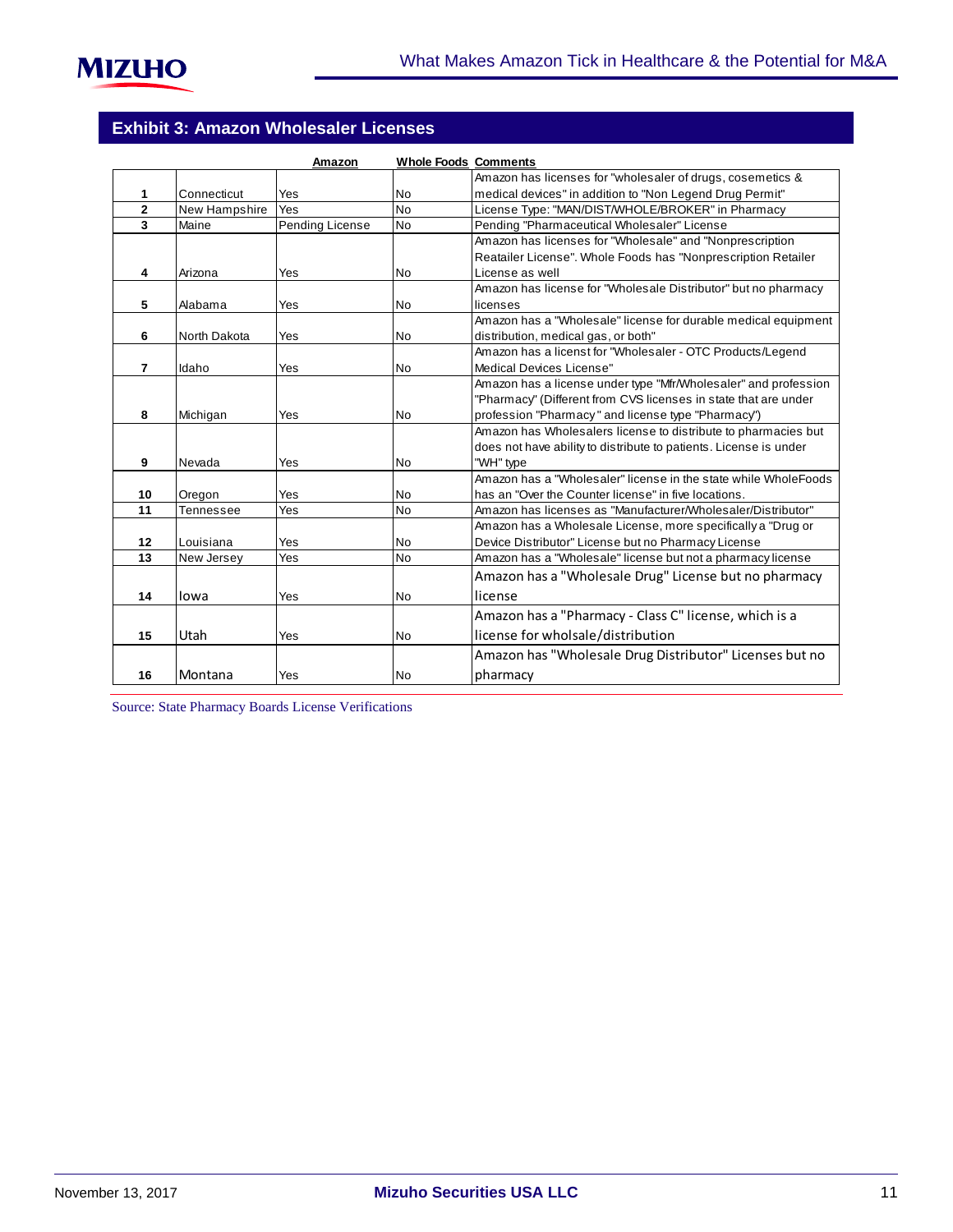## **Price-Target-Calculation-and-Key-Risks**

### *Amerisource Bergen Corp.*

Our valuation of \$92 is based on a blended approach; averaging our implied price target from using 14.7x our MSUSA adjusted calendar 2018E EPS and our implied target from using a 7% yield on FY17 FCF estimates. Risks to valuation include pricing pressure from government and private payers, soft prescription drug utilization due the economy, loss of major clients and a competitive pricing environment

## *Cardinal Health, Inc.*

Our valuation of \$70 is based on a blended approach; averaging our implied price target from using 14.6x our MSUSA adjusted calendar 2018E EPS and our implied target from using a 6% yield on FY18 FCF estimates. Risks to valuation include pricing pressure from government, private payers and manufactures, soft prescription drug utilization, loss of major clients and a competitive pricing environment.

## *CVS Health*

Our valuation of \$90 assumes the company will trade at a mixed valuation of a free cash flow yield of 6% based on 2017E adjusted FCF and a 12.1x PE on our 2018 adjusted EPS. Risks include continued soft prescription volume due to the economy, market share shifts resulting from the introduction of health reform, loss of key client contracts, increased government regulation, industry pricing pressure and increased competition.

## *Express Scripts Inc.*

Our valuation of \$67 is based on a blended approach; averaging our implied price target from using 10.0x our MSUSA adjusted calendar 2018E EPS and our implied target from using a 6% yield on FY17 FCF estimates. Both methods are adjusted further for the potential reduction from the price check with a large client. Risk to valuation includes downside risk to EPS from its current contract negotiations with one of its largest clients, loss of key client contracts, continued soft prescription volume due to the economy, increased government regulation, and industry pricing pressure.

## *McKesson Corporation*

Our valuation of \$168 is based on a blended approach; averaging our implied price target from using 11.5x our MSUSA adjusted FY18E EPS and our implied target from using an 8% yield on FY18 FCF estimates. Risks to valuation include pricing pressure from government, private payers and manufactures, soft prescription drug utilization, loss of major clients, a competitive pricing environment and integration of acquisitions.

## *Rite Aid Corporation*

Our price target of \$2.25 is based on 8.4x FY19E proforma estimates, in-line with RAD's 10-year historical average. Risks include pharmacy reimbursement pressures, rising costs, a competitive front-store environment and declining operating trends.

## *Walgreens Boots Alliance, Inc.*

Our valuation of \$94 is based on a blended, stand-alone approach; averaging our implied price target from using 14.7x our adjusted calendar 2018E EPS and our implied target from using a 6% yield on FY17E FCF estimates. Risk to valuation include exclusion of pharmacy benefit manager (PBM) provider networks, sales pressures due to the economy, increased government regulation, changes to pricing benchmarks, European exposure with the Alliance Boots acquisition and the FTC approval of the pending acquisition of RAD.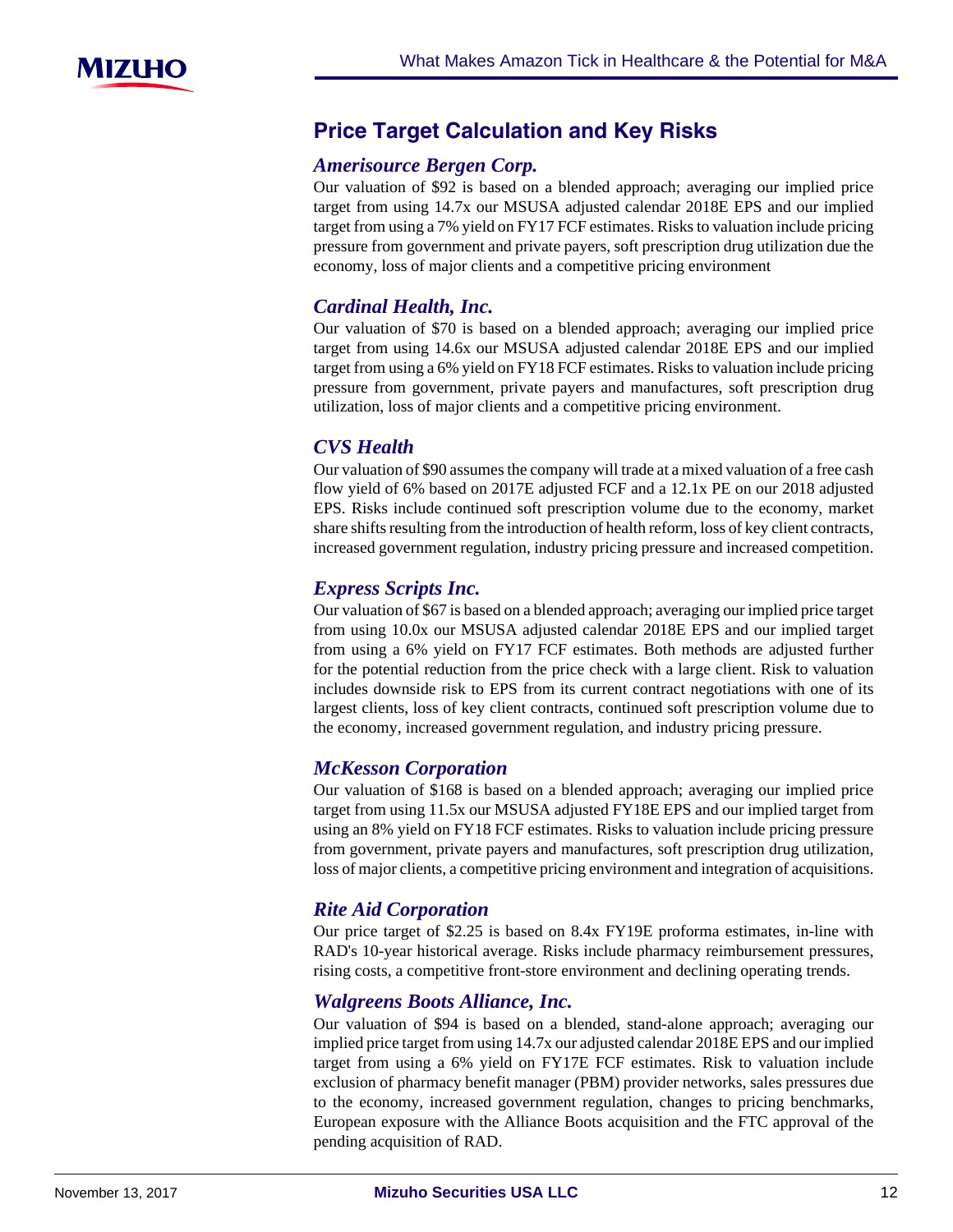

#### **Companies Mentioned (prices as of 11/10 )**

Amerisource Bergen Corp. (ABC- Neutral \$75.00) CVS Health (CVS- Buy \$70.99) McKesson Corporation (MCK- Neutral \$137.61) Walgreens Boots Alliance, Inc. (WBA- Buy \$70.99) Cardinal Health, Inc. (CAH- Neutral \$58.55) Express Scripts Inc. (ESRX- Neutral \$60.05) Rite Aid Corporation (RAD- Neutral \$1.57)

#### **IMPORTANT DISCLOSURES**

The disclosures for the subject companies of this report as well as the disclosures for Mizuho Securities USA LLC entire coverage universe can be found at<https://msusa.bluematrix.com/sellside/Disclosures.action>or obtained by contacting [EQSupervisoryAnalystUS@us.mizuho-sc.com](mailto:EQSupervisoryAnalystUS@us.mizuho-sc.com) or via postal mail at Equity Research Editorial Department, Mizuho Securities USA LLC, 320 Park Avenue, 12th Floor, New York NY, 10022.

**Investment Risks and Valuation Methods can be located in the following section of this research report - Price Target Calculation and Key Risks.**

#### **Ownership Disclosures and Material Conflicts of Interest or Position as Officer or Director**

#### **Receipt of Compensation**

Mizuho Securities USA LLC and or its affiliates makes a market in the following securities: CVS Health, Amerisource Bergen Corp., Cardinal Health, Inc., McKesson Corporation, Rite Aid Corporation, Walgreens Boots Alliance, Inc. and Express Scripts Inc.

The compensation of the research analyst writing this report, in whole or part, is based on MSUSA's annual revenue and earnings and is not directly related to any specific investment banking compensation. MSUSA's internal policies and procedures prohibit research analysts from receiving compensation from companies covered in the research reports.

#### **Regulation Analyst Certification (AC)**

I, Ann Hynes, hereby certify that the views expressed in this research report accurately reflect my personal views about any and all the subject companies. No part of my compensation was, is or will be, directly or indirectly, related to the specific recommendations or views expressed in this research report.

#### **Rating Definitions**

Mizuho Securities USA investment ratings are based on the following definitions: Anticipated share price change is based on a 12-month time frame. Return expectation is based on the stock's total return. For disclosure purposes (for purposes of the FINRA requirements), we include the category headings of Buy, Hold, and Sell alongside our ratings of Buy, Neutral, and Underperform. (effective July 10, 2017).

**Buy**: Stock's total return is expected to appreciate above the average total return of the analyst's industry coverage universe, on a risk-adjusted basis, over the next 12 months.

**Neutral**: Stock's total return is expected to be within the average total return of the analyst's industry coverage universe, on a risk-adjusted basis, over the next 12 months.

**Underperform**: Stock's total return is expected to depreciate below the average total return of the analyst's industry coverage universe, on a riskadjusted basis, over the next 12 months.

RS: Rating Suspended - rating and price objective temporarily suspended.

**NR**: No Rating - not covered, and therefore not assigned a rating.

Mizuho Securities USA LLC investment ratings are based on the following definitions. Anticipated share price change is based on a 6- to 12-month time frame. Return expectation excludes dividends (prior to July 10, 2017).

| Buv:          | Stocks for which the anticipated share price appreciation exceeds 10%.                      |
|---------------|---------------------------------------------------------------------------------------------|
| Neutral:      | Stocks for which the anticipated share price appreciation is within 10% of the share price. |
| Underperform: | Stocks for which the anticipated share price falls by 10% or more.                          |
| RS:           | Rating Suspended - rating and price objective temporarily suspended.                        |
| NR:           | No Rating - not covered, and therefore not assigned a rating.                               |

#### **Rating Distribution**

| (As of 11/10)       | % of coverage | IB service past 12 mo |
|---------------------|---------------|-----------------------|
| Buy (Buy)           | 43.62%        | 52.31%                |
| Hold (Neutral)      | 51.01%        | 38.16%                |
| Sell (Underperform) | 5.37%         | 50.00%                |

For disclosure purposes only (NYSE and FINRA ratings distribution requirements), our Buy, Neutral and Underperform ratings are displayed as Buy, Hold and Sell, respectively.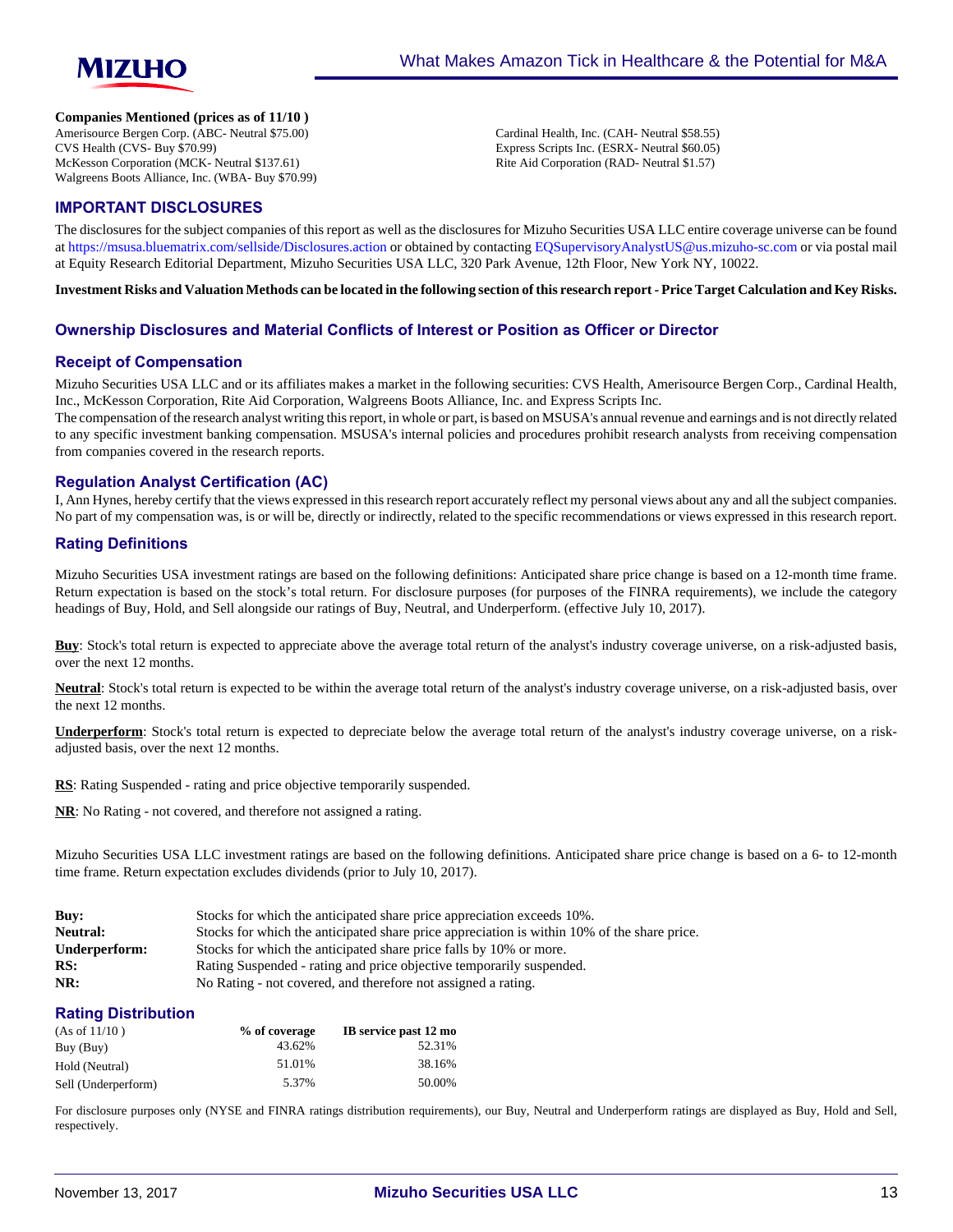

For additional information: Please log on to <http://www.mizuhosecurities.com/us>or write to Mizuho Securities USA LLC 320 Park Ave, 12th FL, New York, NY 10020.

#### **Disclaimers**

This report has been prepared by Mizuho Securities USA LLC ("MSUSA"), a subsidiary of Mizuho Americas LLC, solely for the purpose of supplying information to the clients of MSUSA and/or its affiliates to whom it is distributed. This report is not, and should not be construed as, a solicitation or offer to buy or sell any securities or related financial products.

This report has been prepared by MSUSA solely from publicly available information. The information contained herein is believed to be reliable but has not been independently verified. MSUSA makes no guarantee, representation or warranty, and MSUSA, MHSC and/or their affiliates, directors, employees or agents accept no responsibility or liability whatsoever as to the accuracy, completeness or appropriateness of such information or for any loss or damage arising from the use or further communication of this report or any part of it. Information contained herein may not be current due to, among other things, changes in the financial markets or economic environment. Opinions reflected in this report are subject to change without notice.

This report does not constitute, and should not be used as a substitute for, tax, legal or investment advice. The report has been prepared without regard to the individual financial circumstances, needs or objectives of persons who receive it. The securities and investments related to the securities discussed in this report may not be suitable for all investors, and the report is intended for distribution to Institutional Investors. Readers should independently evaluate particular investments and strategies, and seek the advice of a financial adviser before making any investment or entering into any transaction in relation to the securities mentioned in this report.

MSUSA has no legal responsibility to any investor who directly or indirectly receives this material. Investment decisions are to be made by and remain as the sole responsibility of the investor. Investment involves risks. The price of securities may go down as well as up, and under certain circumstances investors may sustain total loss of investment. Past performance should not be taken as an indication or guarantee of future performance. Unless otherwise attributed, forecasts of future performance represent analysts' estimates based on factors they consider relevant. Actual performance may vary. Consequently, no express or implied warranty can be made regarding future performance.

Any references in this report to Mizuho Financial Group, Inc. ("MHFG"), MHSC and/or its affiliates are based only on publicly available information. The authors of this report are prohibited from using or even obtaining any insider information. As a direct subsidiary of Mizuho Americas LLC and indirect subsidiary of MHFG, MSUSA does not, as a matter of corporate policy, cover MHFG or MHSC for investment recommendation purposes.

MSUSA or other companies affiliated with MHFG, Mizuho Americas LLC or MHSC, together with their respective directors and officers, may have or take positions in the securities mentioned in this report, or derivatives of such securities or other securities issued by companies mentioned in this report, for their own account or the accounts of others, or enter into transactions contrary to any recommendations contained herein, and also may perform or seek to perform broking and other investment or securities related services for the companies mentioned in this report as well as other parties generally.

#### **Restrictions on Distribution**

This report is not directed to, or intended for distribution to or use by, any person who is a citizen or resident of, or entity located in, any locality, territory, state, country or other jurisdiction where such distribution, publication, availability or use would be contrary to or restricted by law or regulation. Persons or entities into whose possession this report comes should inform themselves about and observe such restrictions.

**United States:** Mizuho Securities USA LLC, a subsidiary of Mizuho Americas LLC, 320 Park Avenue, 12th Floor, New York, NY 10022, USA, contact number +1-212-209-9300, distributes or approves the distribution of this report in the United States and takes responsibility for it. Any transaction by a US investor resulting from the information contained in this report may be effected only through MSUSA. Interested US investors should contact their MSUSA sales representative.

**United Kingdom/European Economic Area:** This report is distributed or has been approved for issue and distribution in the UK by Mizuho International plc ("MHI"), Mizuho House, 30 Old Bailey, London EC4M 7AU, a member of the MHSC Group. MHI is authorized and regulated by the Financial Services Authority and is a member of the London Stock Exchange. For the avoidance of doubt this report is not intended for retail clients. This report may be distributed in other member states of the European Union.

**Japan:** This report is distributed in Japan by Mizuho Securities Co., Ltd. ("MHSC"), Otemachi First Square Otemachi 1-chome, Chiyoda-ku, Tokyo 100-0004, Japan. Registered Financial Instruments Firm, No. 94 (Kinsho), issued by the Director, Kanto Local Finance Bureau. MHSC is a member of the Japan Securities Dealers Association, the Japan Securities Investment Advisers Association and the Financial Futures Association of Japan, and the Type II Financial Instruments Firms Association.

**Singapore:** This report is distributed or has been approved for distribution in Singapore by Mizuho Securities (Singapore) Pte. Ltd. ("MHSS"), a member of the MHSC Group, which is regulated by the Monetary Authority of Singapore. Any research report produced by a foreign Mizuho entity, analyst or affiliate is distributed in Singapore only to "Institutional Investors," "Expert Investors" or "Accredited Investors" as defined in the Securities and Futures Act, Chap. 289 of Singapore. Any matters arising from, or in connection with this material, should be brought to the attention of MHSS.

**Hong Kong:** This report is being distributed in Hong Kong by Mizuho Securities Asia Limited ("MHSA"), a member of the MHSC Group, which is licensed and regulated by the Hong Kong Securities and Futures Commission.

**Australia:** This report is being distributed in Australia by MHSA, which is exempted from the requirement to hold an Australian financial services license under the Corporation Act 2001 ("CA") in respect of the financial services provided to the recipients. MHSA is regulated by the Securities and Futures Commission under the laws of Hong Kong, which differ from Australian laws. Distribution of this report is intended only for recipients who are "wholesale clients" within the meaning of the CA.